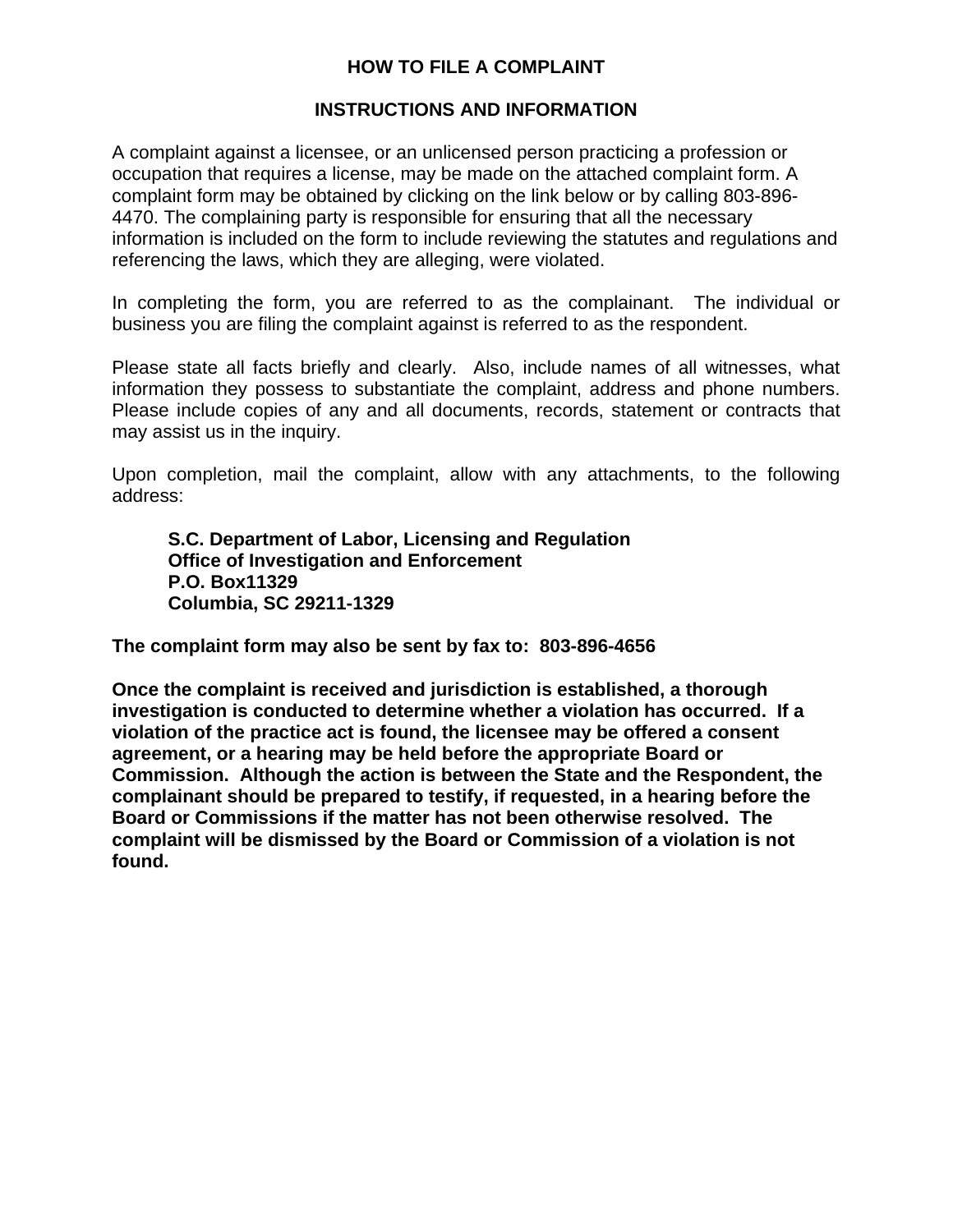

Tele: (803) 896-4470 x Fax: (803) 896-4656

*Please type or print legibly***.** 

South Carolina Department of Labor, Licensing and Regulation

**Office of Investigations and Enforcement South Carolina Real Estate Appraiser Board** 



# **Complaint Form**

|                                 | <b>Complainant</b>                                                                                                                                                                                                             |                                                                                                                                                                                                                                |
|---------------------------------|--------------------------------------------------------------------------------------------------------------------------------------------------------------------------------------------------------------------------------|--------------------------------------------------------------------------------------------------------------------------------------------------------------------------------------------------------------------------------|
|                                 | Name: with the contract of the contract of the contract of the contract of the contract of the contract of the contract of the contract of the contract of the contract of the contract of the contract of the contract of the |                                                                                                                                                                                                                                |
| Address:<br>(Number and Street) |                                                                                                                                                                                                                                |                                                                                                                                                                                                                                |
|                                 |                                                                                                                                                                                                                                |                                                                                                                                                                                                                                |
|                                 |                                                                                                                                                                                                                                |                                                                                                                                                                                                                                |
|                                 |                                                                                                                                                                                                                                |                                                                                                                                                                                                                                |
|                                 |                                                                                                                                                                                                                                | What is the best way to reach you? □ Daytime Phone □ Evening Phone □ E-mail: ______________________                                                                                                                            |
|                                 |                                                                                                                                                                                                                                | <u> 1989 - Johann Stoff, deutscher Stoffen und der Stoffen und der Stoffen und der Stoffen und der Stoffen und der</u>                                                                                                         |
|                                 | <b>RESPONDENT</b>                                                                                                                                                                                                              |                                                                                                                                                                                                                                |
|                                 | (NAME OF PERSON COMPLAINT IS FILED AGAINST)                                                                                                                                                                                    |                                                                                                                                                                                                                                |
|                                 |                                                                                                                                                                                                                                |                                                                                                                                                                                                                                |
| (Last)                          | (First)                                                                                                                                                                                                                        | (Middle Initial)                                                                                                                                                                                                               |
|                                 |                                                                                                                                                                                                                                | Business Name: et al. 2014 and 2014 and 2014 and 2014 and 2014 and 2014 and 2014 and 2014 and 2014 and 2014 and 2014 and 2014 and 2014 and 2014 and 2014 and 2014 and 2014 and 2014 and 2014 and 2014 and 2014 and 2014 and 20 |
|                                 |                                                                                                                                                                                                                                |                                                                                                                                                                                                                                |
| Address:<br>(Number and Street) | and the control of the control of the control of the control of the control of the control of the control of the                                                                                                               |                                                                                                                                                                                                                                |
|                                 |                                                                                                                                                                                                                                |                                                                                                                                                                                                                                |
|                                 |                                                                                                                                                                                                                                |                                                                                                                                                                                                                                |
| Business Phone: ((iii)          |                                                                                                                                                                                                                                |                                                                                                                                                                                                                                |
|                                 |                                                                                                                                                                                                                                |                                                                                                                                                                                                                                |
|                                 | Please list all witnesses, providing names, addresses, and telephone numbers.                                                                                                                                                  |                                                                                                                                                                                                                                |
|                                 |                                                                                                                                                                                                                                |                                                                                                                                                                                                                                |
|                                 |                                                                                                                                                                                                                                |                                                                                                                                                                                                                                |